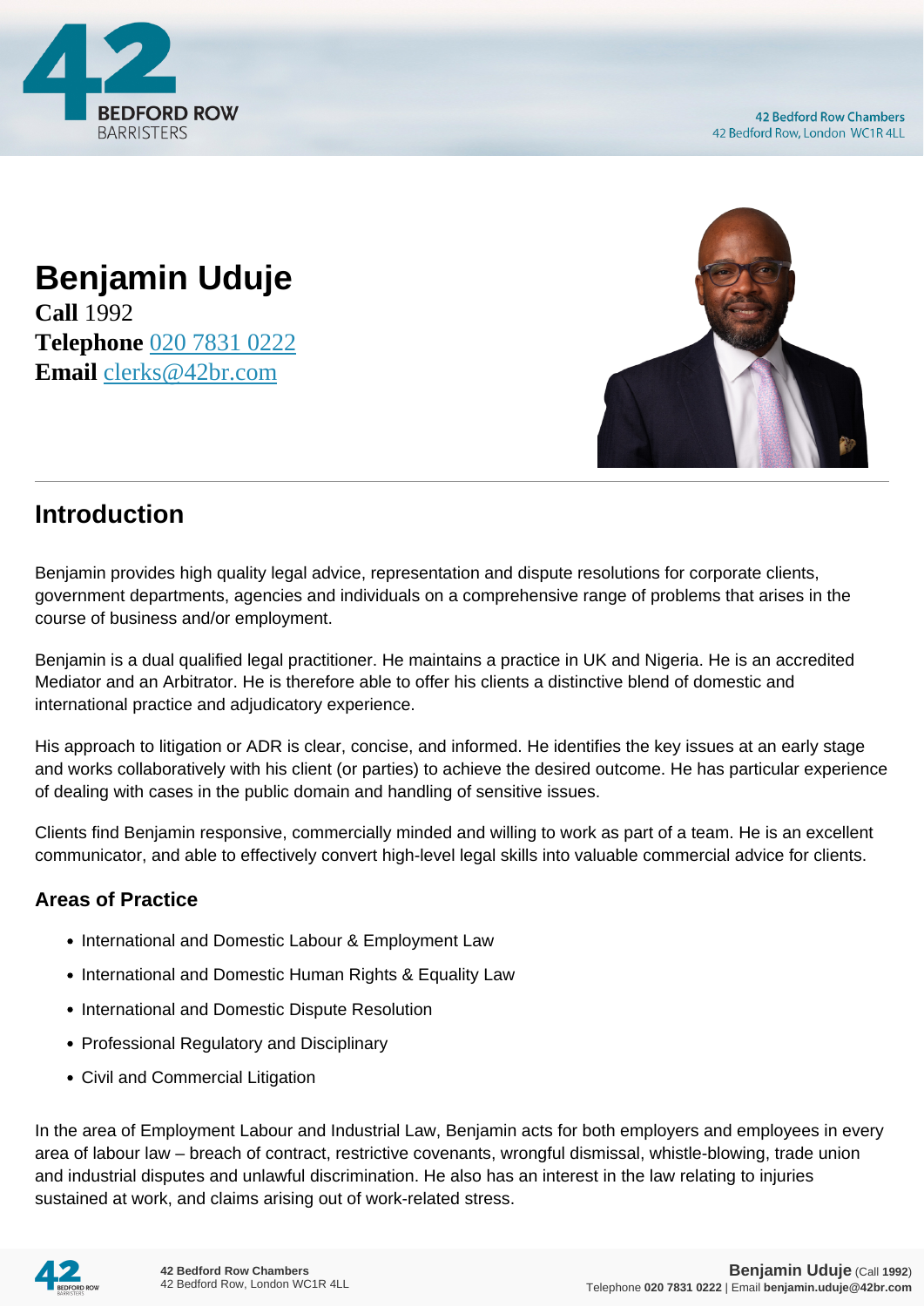

Benjamin's Commercial Litigation experience includes disputes involving commercial contracts dealing with matters such as agency relationships, business sale agreements, franchise agreements, insurance policies, joint venture agreements, sale of goods, supply of goods and services, share sale agreements and other business to business relationships giving rise to liabilities in contract or tort.

As a natural extension of his experience and expertise in commercial and labour law, Benjamin is very well placed to handle professional regulatory matters in a variety of contexts. In this regard he has extensive experience of acting on behalf of a wide range of National Health Providers as well as medical professionals.

# **Alternative Dispute Resolution (ADR)**

Benjamin also has wide experience of Alternative Dispute Resolution, and is both an ADR Group accredited mediator and a qualified arbitrator (MCIArb).

#### **ADR Experience**

Benjamin has a particular understanding of the issues that arise in workplace and discrimination disputes, or those involving commercial transactions, but has considerable competence to enable him to mediate across a range of subject matters.

Recent Mediations include:

- a civil dispute between neighbours arising from approved use of residential premises as business premises.
- a complex disability discrimination claim involving a military veteran against a local government body responsible for the transport system in Greater London.
- a high value business and property dispute following the breakdown of personal relationship.

## **Selected cases**

In over 25 years at the Bar of England & Wales, Ben has been involved in many complex and legally challenging cases including but not limited to the following –

**Kapasi v Royal Borough of Kensington & Chelsea [2020]** represented the claimant, an experienced Educational Psychologist in a factual and legally complex and high value multiday disability discrimination claim: liability judgement awaited.

**Looi v Bard Pharmaceuticals [2020]** successfully represented the Respondent in a disability discrimination claim, by challenging her disability status, following her dismissing for poor performance, even though R had treated C as a disabled person during her employment (reasonable adjustments were made to the disciplinary process on basis of alleged mental impairment).

**Yaffa v Intergreon Managed Solutions [2020]** successfully represented the Respondent at a hearing to determine the Claimant's employment status. C brought a claim against R (a recruitment agency for lawyers) as an employee, alternatively relying on the extended definition of "worker" under s43K Employment Rights Act

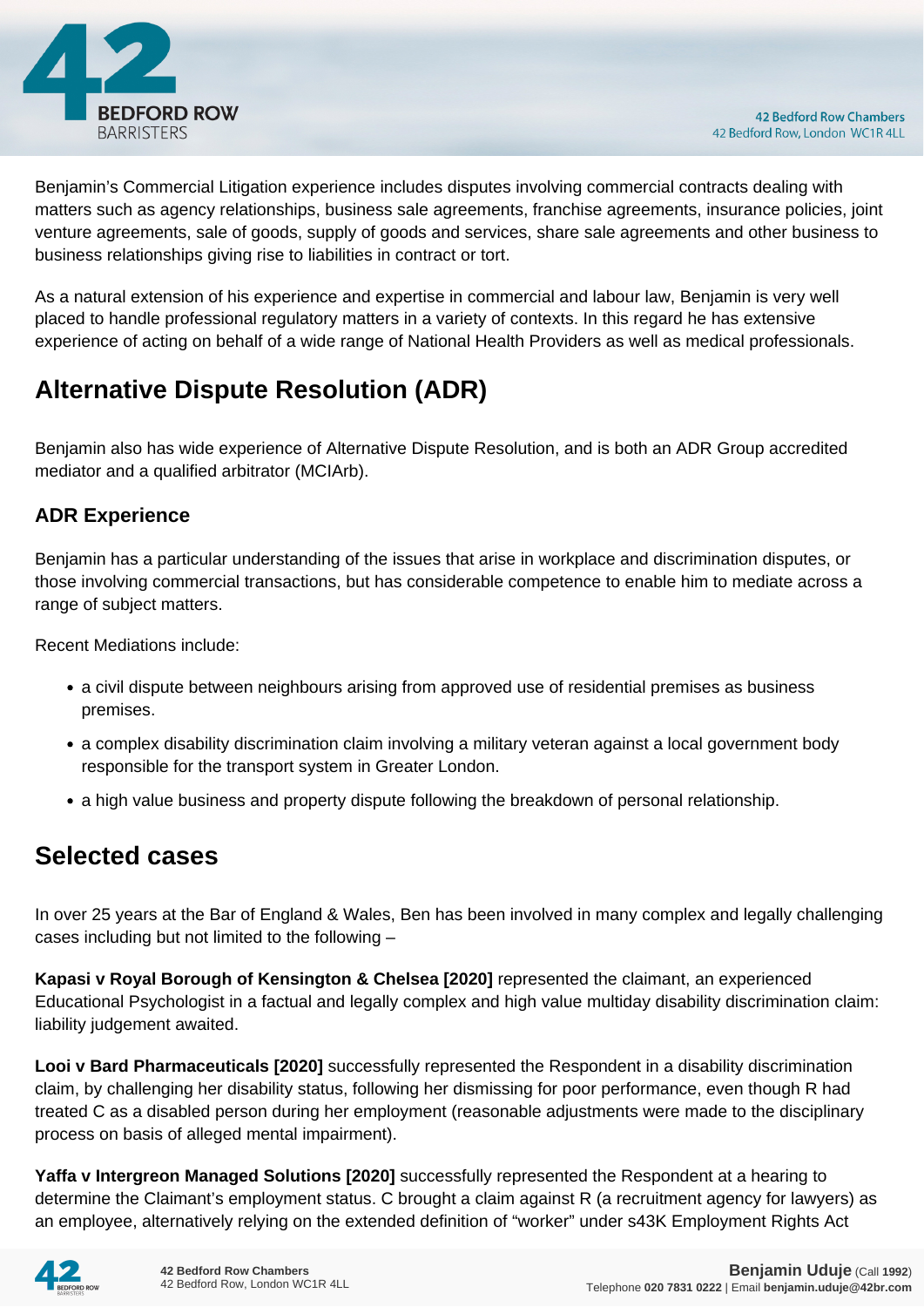

#### 1996.

**Highsmith v Dans Le Noir Ltd [2020]** successfully represented a blind claimant in an employment status/unfair dismissal claim at a PH, leading to a satisfactory settlement. The Claimant worked as a waiter for the Respondent, a restaurant offering a unique dining experience (dining in total darkness) and claimed that he was effectively dismissed for acting a waiter in a pop-up restaurant at World Economic Forum in Davos. The respondent argued that he was self-employed and on zero-hour contract.

**Strothm v NHS Blood & Transplant [2019]** successfully represented the respondent in a high value constructive dismissal claim by a senior manager, against a backdrop of ineffective handling of a sexual harassment allegation against him. A myriad of legal issues, including HR overreach and 6-figure pension loss implication.

**Sutton v British Telecommunications Plc [2017]** successfully represented a telecoms engineer in a disability discrimination claim. The respondent's defence unravelled during forensic cross-examination.

**Worth v Trackaphone Ltd [2017]** advising a company director who was removed as a director following a successful appearance on the popular television programme – Dragon's Den, as an 'advocate' for a company in which was an investor.

**Tiffin v Chief Constable of Surrey [2017]** Benjamin was instructed on behalf of the Chief Constable in a 2 weeks multiple discrimination and highly contested claims, which attracted considerable national media attention. http://www.dailymail.co.uk/news/article-4997256/Overweight-officer-quit-bleep-test-loses-case.html

**Korshunova v Eiger Securities LLP [2015]** acted for the Respondent in a complex whistleblowing claim, dealing with amongst others the distinction between guidance and legal obligation; whether the same legal test applied to section 47B as well as section 103A claims.

**Dr. Aranmolate v General Medical Council [2015**] advised Dr. A on his restoration application and subsequently represented him before GMC panel.

**Groves v Moorfields Eye Hospital NHS Foundation Trust [2012]** Benjamin was instructed by the Respondent, against a serial litigant who alleged that closing a vacancy once sufficient applications was received, amounted to unlawful discrimination on grounds of his disability which allegedly made it difficult for him comply with the closing deadline.

**Bampoe v Tower Hamlets Primary Care Trust [2011]** represented a senior NHS executive in a four weeks complex equality rights and race discrimination claim, against a leading silk.

**Ethos Communication Solutions (Services) Ltd v Mediadisc Ltd [2010]** successfully acted for the defendant in the County Court resisting a claim for breach of contract and substantial damage. A 60 months maintenance contract terminated after 9 months for breach of warranties.

**Tower Hamlets Primary Care Trust v Ugiagbe [2010] UKEAT 0068\_09\_1305** acted for the Respondent on appeal on grounds of failure to explain why inferences of discrimination could be drawn from facts found proved. The PCT was represented by a leading silk.

**Stewart v British Transport Police [2010]** ET, Benjamin successfully represented the British Transport Police

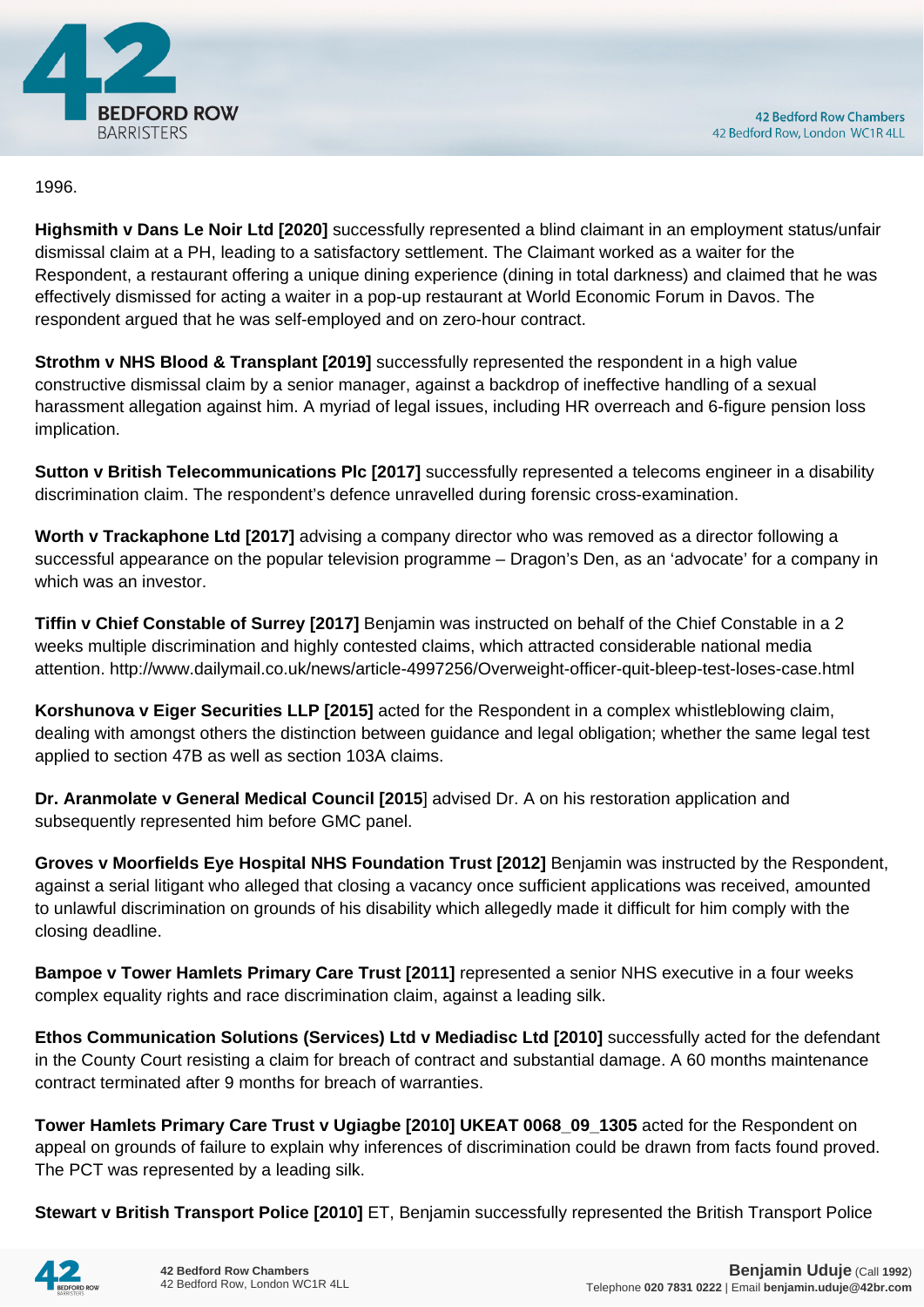

in a five weeks, complex multi-discrimination claim (35 substantive claims of sex, sexual orientation, disability discrimination and 'whistleblowing') by a serving Police Sergeant. Given the issues involved and high profile nature of those involved, the case attracted national media coverage, and was heard over 5 weeks in the Employment Tribunal, and on appeal to the EAT

**Lodwick v London Borough of Southwark (2004) ICR 884 CA,** Times Law Report 09/04/04. Benjamin represented the Respondent from the employment tribunal to the Court of Appeal. This case is widely reported authority for the proposition that where bias is alleged; an appeal tribunal was obliged, first, to test the tribunal's decision as to recusal by considering whether the fair-minded and informed observer, having considered the facts, would conclude that there was a real possibility that the tribunal was biased, but also to consider the proceedings as a whole and decide whether a perception of bias had arisen; the chairman, as the legally qualified and presiding member of a tribunal of three, had an important position and any apparent bias on his part would not be nullified by the presence of two lay members who might outvote him

**London Borough of Southwark v Bartholomew (2004) ICR 358** EAT Review of tribunal's decision – authority for the proposition that it was impermissible for an employment tribunal to record that it was unusual for a party not to attend a hearing and yet not take any steps to find out whether there had been an oversight, particularly where contact details were stated on a document before them; that, even if, having done so, there was no attendance by the party concerned , the tribunal might deal with liability, and possibly compensation, but it was wholly inappropriate to make a reinstatement order without proper consideration of the matters contemplated by section 116 of the Employment Rights Act 1996, including whether it would be just to order reinstatement where the applicant might have caused or contributed to some extent to his dismissal

**Royal Mail Plc v Burkett (2003)** CA Reasonable Investigation – authority for the proposition that tribunals, when deciding whether an employer had reasonable grounds for its belief in misconduct, must set out and analyse the facts as found by the employer at the time of the dismissal (assuming the employer undertook a reasonable investigation) and that it is an error of law to set out facts as found by the tribunal, unless a clear distinction is drawn between what the tribunal decides occurred, and what the tribunal decides the employer thought occurred.

**Dr Reza v General Medical Council (1998)**; on Inference – in this case Benjamin acted for the Applicant. The case is authority for the proposition that in the absence of explanation from the GMC's Professional Conduct Committee on primary facts of discrimination, Employment Tribunal is entitled to conclude that decision was not on racial grounds because discovery of similar cases from disclosed documents overcame Committee's lack of reason.

**John Cornelius v London Borough of Southwark (1998)** EWCA Civ 225 on Contract – Benjamin acting for the local authority in a case that established the position that a teacher's dismissal is sustainable even where it arose out of a failure to comply with statutory regime for such dismissal.

# **Other information**

Benjamin attended Western Boys High School, Benin-City, Nigeria and the South Thames College, Wandsworth, London. He read law at the University of East London from where he graduated in 1991. Ben was subsequently admitted to the Bar of England Wales by the Honourable Society of the Middle Temple in 1992 and as a Barrister and Solicitor of the Supreme Court of Nigeria in 2016. Benjamin joined Charles Anthony LLP as a Partner in March 2017.